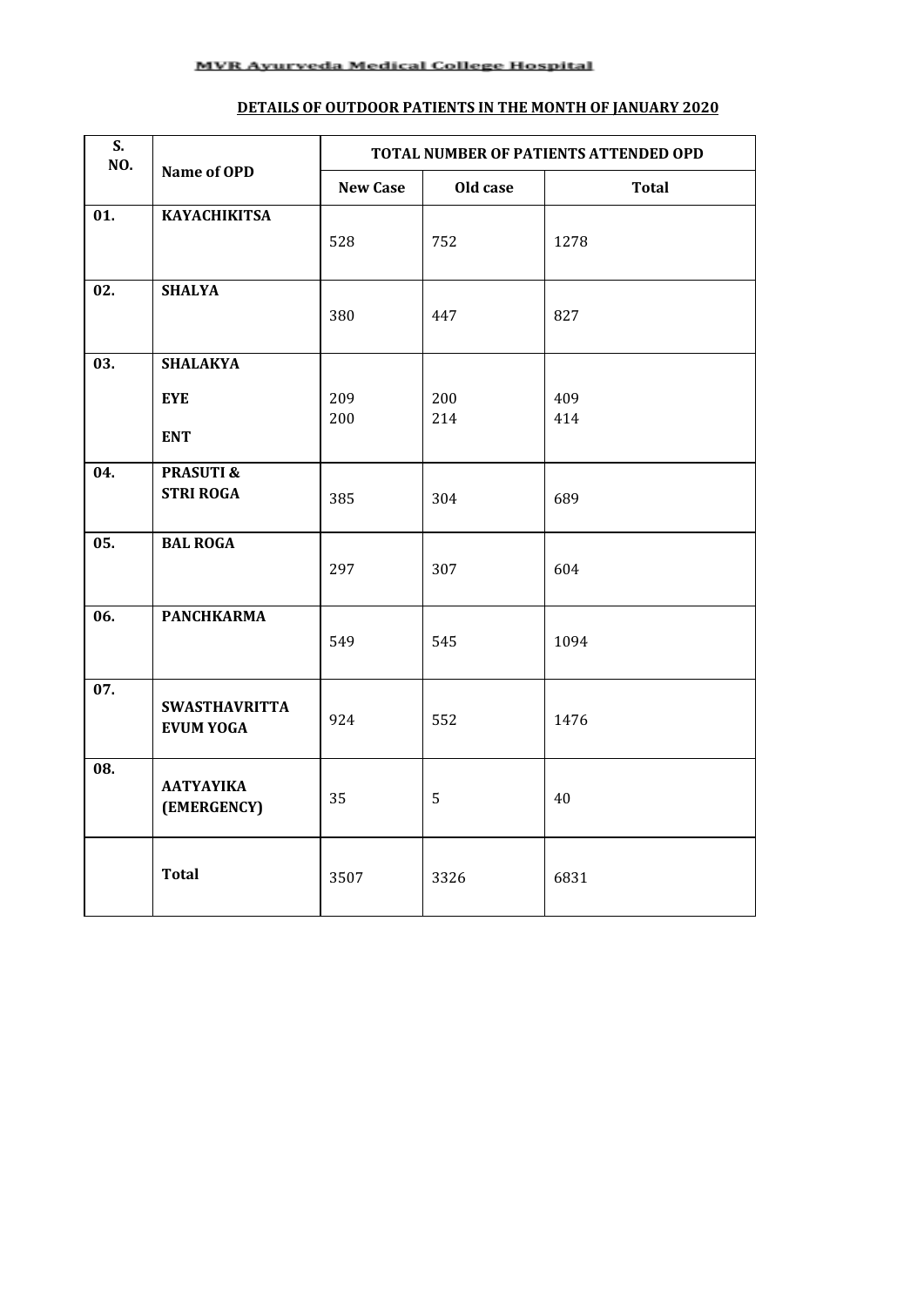#### **DETAILS OF OUTDOOR PATIENTS IN THE MONTH OF FEBRUARY 2020**

| S.<br>NO. | Name of OPD                              | TOTAL NUMBER OF PATIENTS ATTENDED OPD |                |              |  |
|-----------|------------------------------------------|---------------------------------------|----------------|--------------|--|
|           |                                          | <b>New Case</b>                       | Old case       | <b>Total</b> |  |
| 01.       | <b>KAYACHIKITSA</b>                      | 494                                   | 670            | 1164         |  |
|           |                                          |                                       |                |              |  |
| 02.       | <b>SHALYA</b>                            | 442                                   | 476            | 918          |  |
|           |                                          |                                       |                |              |  |
| 03.       | <b>SHALAKYA</b>                          |                                       |                |              |  |
|           | <b>EYE</b>                               | 200<br>203                            | 210<br>278     | 410<br>481   |  |
|           | <b>ENT</b>                               |                                       |                |              |  |
| 04.       | <b>PRASUTI &amp;</b><br><b>STRI ROGA</b> |                                       |                |              |  |
|           |                                          | 362                                   | 280            | 642          |  |
| 05.       | <b>BAL ROGA</b>                          |                                       |                |              |  |
|           |                                          | 273                                   | 293            | 566          |  |
| 06.       | <b>PANCHKARMA</b>                        |                                       |                |              |  |
|           |                                          | 476                                   | 471            | 947          |  |
| 07.       | <b>SWASTHAVRITTA</b>                     |                                       |                |              |  |
|           | <b>EVUM YOGA</b>                         | 779                                   | 590            | 1369         |  |
| 08.       | ΑΑΤΥΑΥΙΚΑ                                |                                       |                |              |  |
|           | (EMERGENCY)                              | 33                                    | $\overline{2}$ | 35           |  |
|           | <b>Total</b>                             | 3262                                  | 3270           | 6532         |  |
|           |                                          |                                       |                |              |  |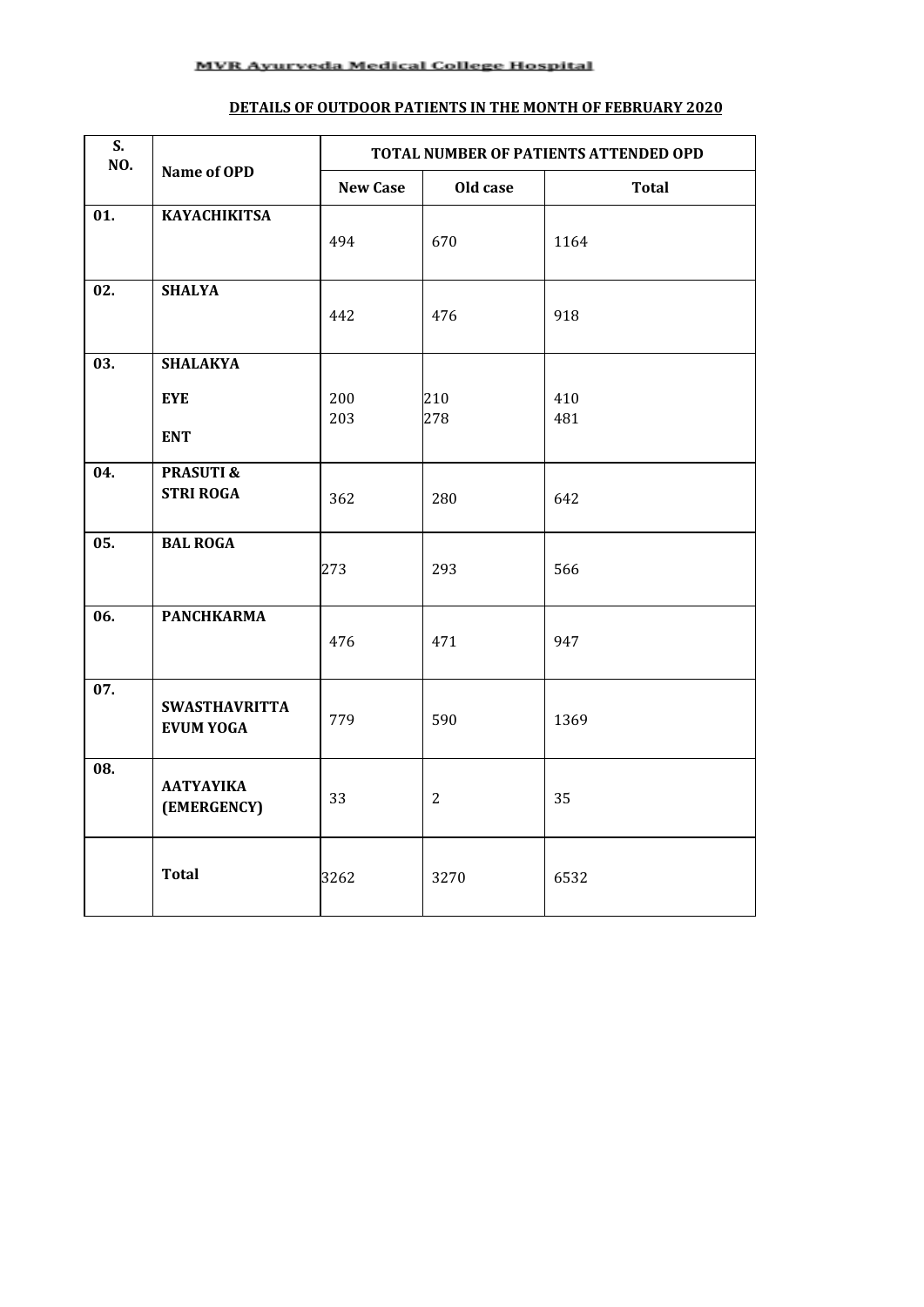#### **DETAILS OF OUTDOOR PATIENTS IN THE MONTH OF MARCH 2020**

| $\overline{\mathsf{S}}$ .<br>NO. | Name of OPD                              | TOTAL NUMBER OF PATIENTS ATTENDED OPD |            |              |  |
|----------------------------------|------------------------------------------|---------------------------------------|------------|--------------|--|
|                                  |                                          | <b>New Case</b>                       | Old case   | <b>Total</b> |  |
| $\overline{01}$ .                | <b>KAYACHIKITSA</b>                      | 380                                   | 441        | 821          |  |
| $\overline{02}$ .                | <b>SHALYA</b>                            | 308                                   | 317        | 625          |  |
| $\overline{03}$ .                | <b>SHALAKYA</b>                          |                                       |            |              |  |
|                                  | <b>EYE</b><br><b>ENT</b>                 | 225<br>100                            | 161<br>100 | 386<br>200   |  |
| 04.                              | <b>PRASUTI &amp;</b><br><b>STRI ROGA</b> | 260                                   | 215        | 475          |  |
| $\overline{05}$ .                | <b>BAL ROGA</b>                          | 203                                   | 247        | 450          |  |
| $\overline{06}$ .                | <b>PANCHKARMA</b>                        | 351                                   | 341        | 692          |  |
| $\overline{07}$ .                | <b>SWASTHAVRITTA</b><br><b>EVUM YOGA</b> | 645                                   | 408        | 1053         |  |
| $\overline{08}$ .                | <b>AATYAYIKA</b><br>(EMERGENCY)          | 16                                    | 3          | 19           |  |
|                                  | <b>Total</b>                             | 2488                                  | 2233       | 4721         |  |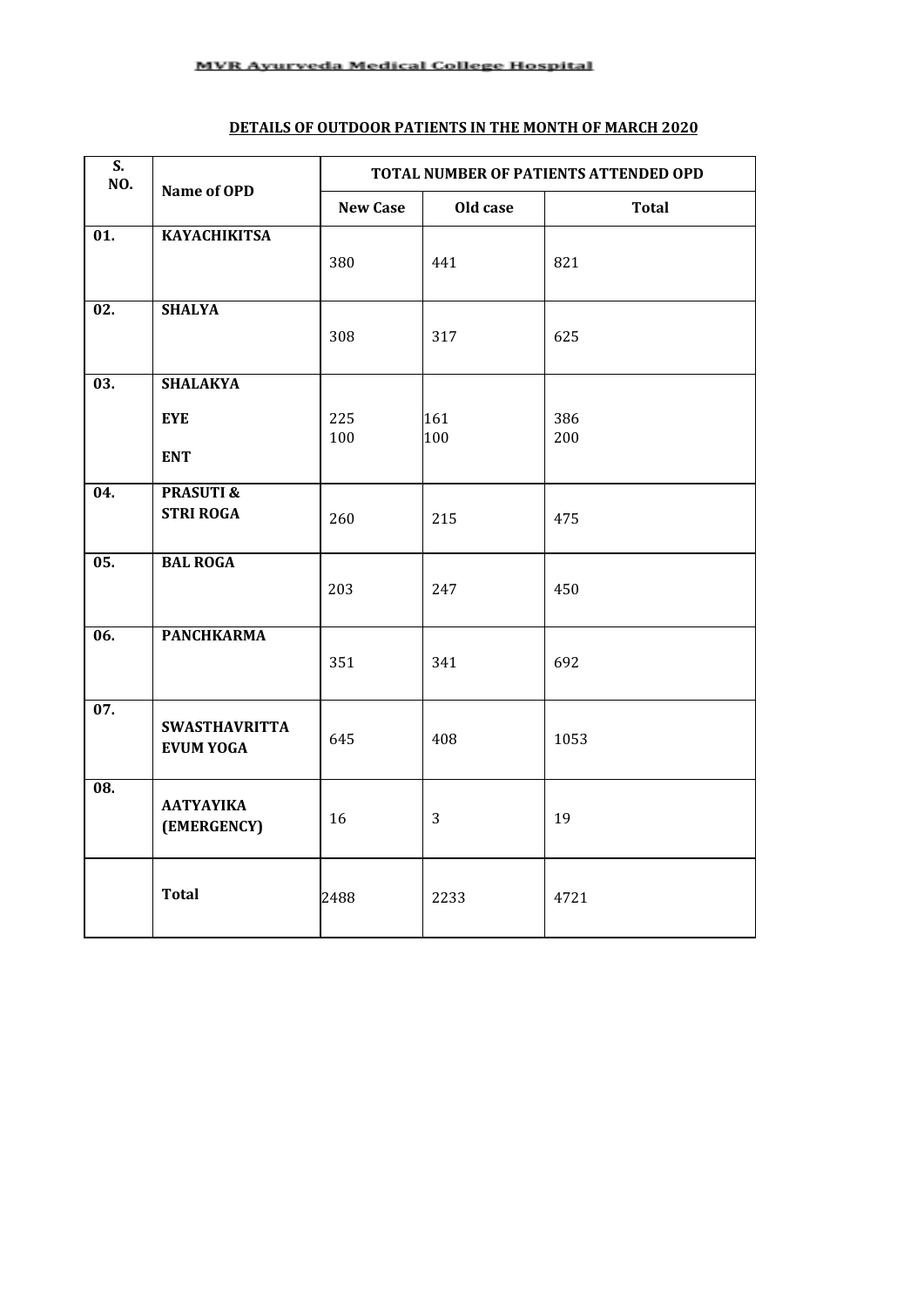## **DETAILS OF OUTDOOR PATIENTS IN THE MONTH OF APRIL 2020**

| $\overline{\mathsf{S}}$ .<br>NO. | Name of OPD                     | TOTAL NUMBER OF PATIENTS ATTENDED OPD |                  |                  |  |
|----------------------------------|---------------------------------|---------------------------------------|------------------|------------------|--|
|                                  |                                 | <b>New Case</b>                       | Old case         | <b>Total</b>     |  |
| $\overline{01}$ .                | <b>KAYACHIKITSA</b>             |                                       |                  |                  |  |
|                                  |                                 | 93                                    | 110              | 203              |  |
| $\overline{02}$ .                | <b>SHALYA</b>                   |                                       |                  |                  |  |
|                                  |                                 | 50                                    | 43               | 93               |  |
|                                  |                                 |                                       |                  |                  |  |
| $\overline{03}$ .                | <b>SHALAKYA</b>                 |                                       |                  |                  |  |
|                                  | <b>EYE</b>                      | 15                                    | 22               | 37               |  |
|                                  | <b>ENT</b>                      | 20                                    | 12               | 32               |  |
| 04.                              | <b>PRASUTI &amp;</b>            |                                       |                  |                  |  |
|                                  | <b>STRI ROGA</b>                | 29                                    | 31               | 60               |  |
|                                  |                                 |                                       |                  |                  |  |
| $\overline{05}$ .                | <b>BAL ROGA</b>                 |                                       |                  |                  |  |
|                                  |                                 | 26                                    | 27               | 53               |  |
| $\overline{06}$ .                | <b>PANCHKARMA</b>               |                                       |                  |                  |  |
|                                  |                                 | 58                                    | 77               | 135              |  |
|                                  |                                 |                                       |                  |                  |  |
| $\overline{07}$ .                | <b>SWASTHAVRITTA</b>            |                                       |                  |                  |  |
|                                  | <b>EVUM YOGA</b>                | 318                                   | 169              | 487              |  |
| $\overline{08}$ .                |                                 |                                       |                  |                  |  |
|                                  | <b>AATYAYIKA</b><br>(EMERGENCY) | $\boldsymbol{0}$                      | $\boldsymbol{0}$ | $\boldsymbol{0}$ |  |
|                                  |                                 |                                       |                  |                  |  |
|                                  |                                 |                                       |                  |                  |  |
|                                  | <b>Total</b>                    | 609                                   | 491              | 1100             |  |
|                                  |                                 |                                       |                  |                  |  |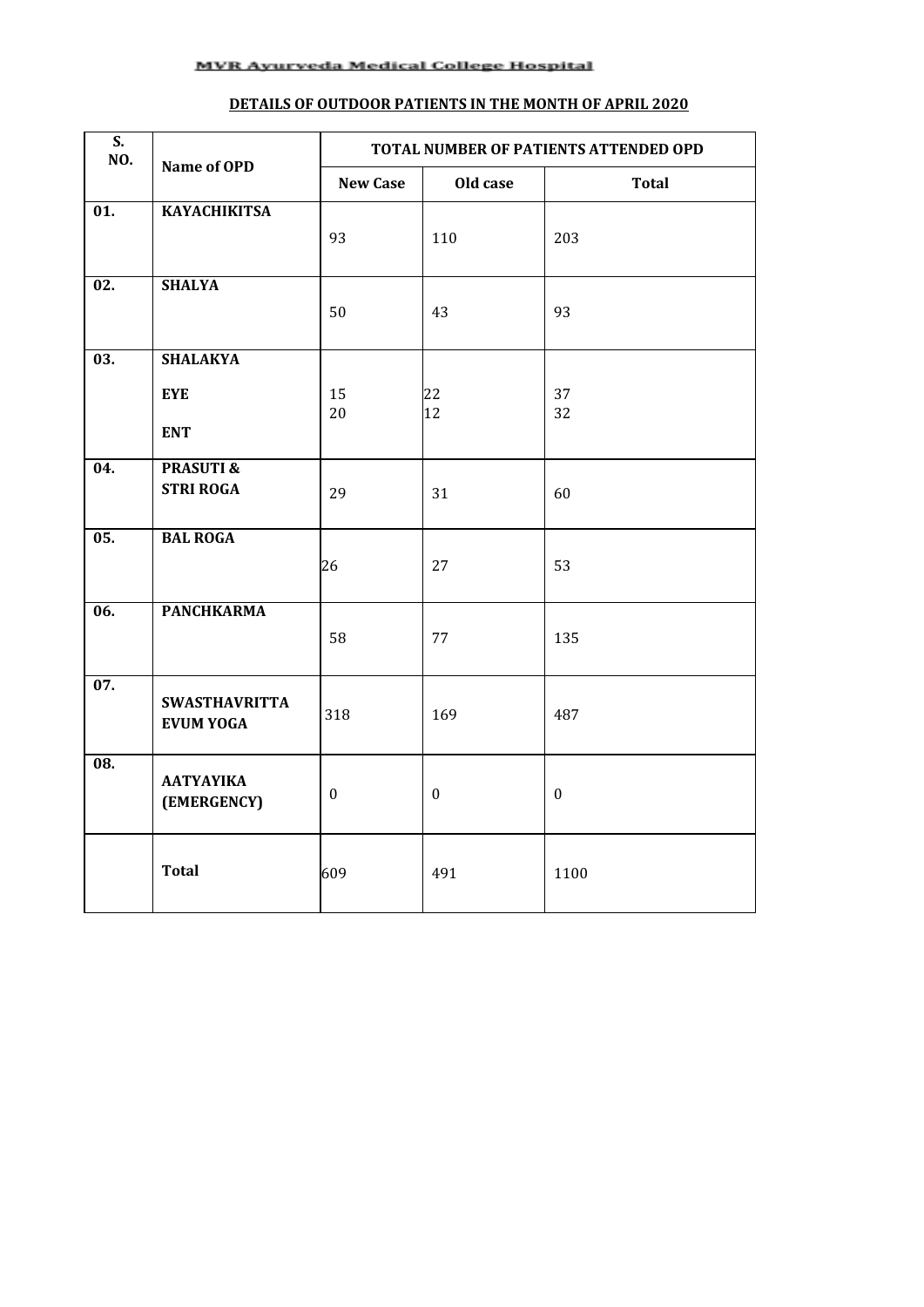## **DETAILS OF OUTDOOR PATIENTS IN THE MONTH OF MAY 2020**

| $\overline{\mathsf{S}}$ .<br>NO. | Name of OPD                     | TOTAL NUMBER OF PATIENTS ATTENDED OPD |                  |                  |  |
|----------------------------------|---------------------------------|---------------------------------------|------------------|------------------|--|
|                                  |                                 | <b>New Case</b>                       | Old case         | <b>Total</b>     |  |
| $\overline{01}$ .                | <b>KAYACHIKITSA</b>             |                                       |                  |                  |  |
|                                  |                                 | 121                                   | 152              | 273              |  |
| $\overline{02}$ .                | <b>SHALYA</b>                   |                                       |                  |                  |  |
|                                  |                                 | 61                                    | 37               | 98               |  |
|                                  |                                 |                                       |                  |                  |  |
| $\overline{03}$ .                | <b>SHALAKYA</b>                 |                                       |                  |                  |  |
|                                  | <b>EYE</b>                      | 18                                    | 17               | 35               |  |
|                                  | <b>ENT</b>                      | 23                                    | 20               | 43               |  |
| 04.                              | <b>PRASUTI &amp;</b>            |                                       |                  |                  |  |
|                                  | <b>STRI ROGA</b>                | 37                                    | 26               | 63               |  |
|                                  |                                 |                                       |                  |                  |  |
| $\overline{05}$ .                | <b>BAL ROGA</b>                 |                                       |                  |                  |  |
|                                  |                                 | 19                                    | 32               | 51               |  |
| 06.                              | <b>PANCHKARMA</b>               |                                       |                  |                  |  |
|                                  |                                 | 52                                    | 63               | 115              |  |
|                                  |                                 |                                       |                  |                  |  |
| $\overline{07}$ .                | <b>SWASTHAVRITTA</b>            |                                       |                  |                  |  |
|                                  | <b>EVUM YOGA</b>                | 401                                   | 232              | 633              |  |
| $\overline{08}$ .                |                                 |                                       |                  |                  |  |
|                                  | <b>AATYAYIKA</b><br>(EMERGENCY) | $\boldsymbol{0}$                      | $\boldsymbol{0}$ | $\boldsymbol{0}$ |  |
|                                  |                                 |                                       |                  |                  |  |
|                                  |                                 |                                       |                  |                  |  |
|                                  | <b>Total</b>                    | 732                                   | 579              | 1311             |  |
|                                  |                                 |                                       |                  |                  |  |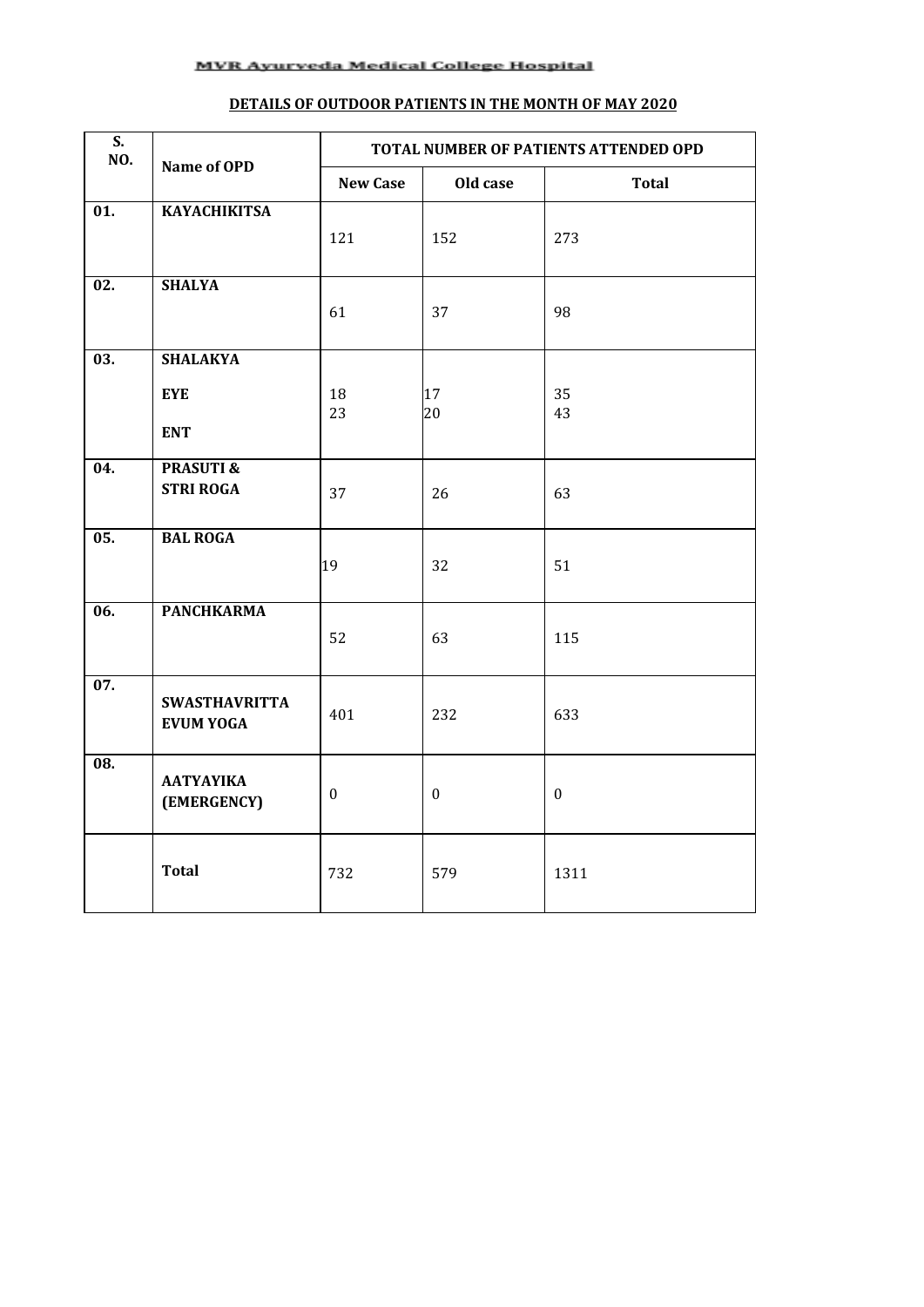# **DETAILS OF OUTDOOR PATIENTS IN THE MONTH OF JUNE 2020**

| $\overline{\mathbf{S}}$ .<br>NO. | Name of OPD          | TOTAL NUMBER OF PATIENTS ATTENDED OPD |              |              |  |
|----------------------------------|----------------------|---------------------------------------|--------------|--------------|--|
|                                  |                      | <b>New Case</b>                       | Old case     | <b>Total</b> |  |
| $\overline{01}$ .                | <b>KAYACHIKITSA</b>  | 150                                   | 217          | 367          |  |
|                                  |                      |                                       |              |              |  |
| $\overline{02}$ .                | <b>SHALYA</b>        | 59                                    | 50           | 109          |  |
|                                  |                      |                                       |              |              |  |
| $\overline{03}$ .                | <b>SHALAKYA</b>      |                                       |              |              |  |
|                                  | <b>EYE</b>           | 23                                    | 16           | 39           |  |
|                                  | <b>ENT</b>           | 27                                    | 16           | 43           |  |
| 04.                              | <b>PRASUTI &amp;</b> |                                       |              |              |  |
|                                  | <b>STRI ROGA</b>     | 46                                    | 17           | 63           |  |
| $\overline{05}$ .                | <b>BAL ROGA</b>      |                                       |              |              |  |
|                                  |                      | 14                                    | 31           | 45           |  |
| $\overline{06}$ .                | <b>PANCHKARMA</b>    |                                       |              |              |  |
|                                  |                      | 88                                    | 67           | 155          |  |
| 07.                              | <b>SWASTHAVRITTA</b> |                                       |              |              |  |
|                                  | <b>EVUM YOGA</b>     | 475                                   | 322          | 797          |  |
| $\overline{08}$ .                | <b>AATYAYIKA</b>     |                                       |              |              |  |
|                                  | (EMERGENCY)          | $\boldsymbol{0}$                      | $\mathbf{0}$ | $\mathbf{0}$ |  |
|                                  | <b>Total</b>         | 882                                   | 736          | 1618         |  |
|                                  |                      |                                       |              |              |  |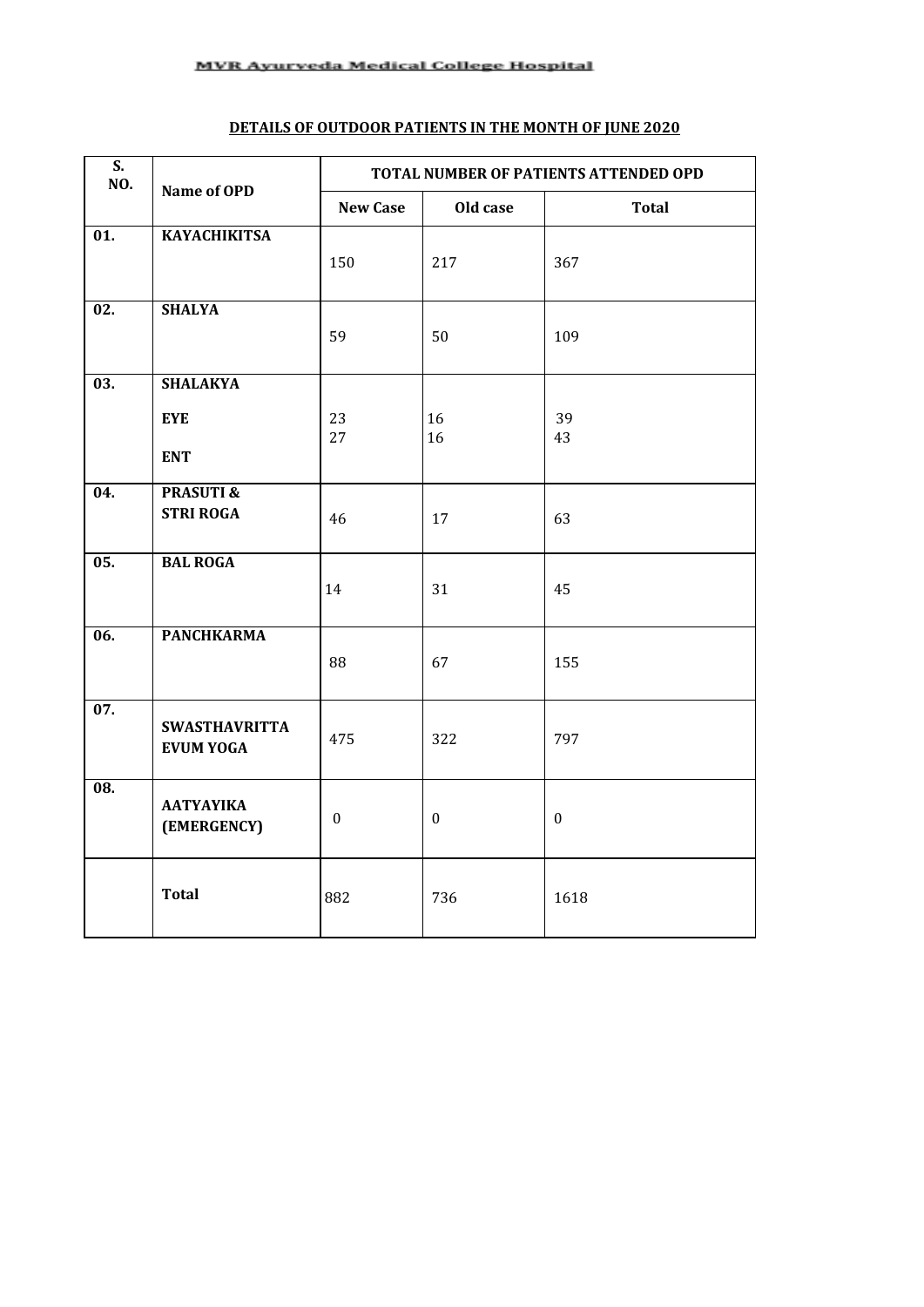## **DETAILS OF OUTDOOR PATIENTS IN THE MONTH OF JULY 2020**

| $\overline{\mathbf{S}}$ .<br>NO. | Name of OPD                              | TOTAL NUMBER OF PATIENTS ATTENDED OPD |                  |              |  |
|----------------------------------|------------------------------------------|---------------------------------------|------------------|--------------|--|
|                                  |                                          | <b>New Case</b>                       | Old case         | <b>Total</b> |  |
| $\overline{01}$ .                | <b>KAYACHIKITSA</b>                      |                                       |                  |              |  |
|                                  |                                          | 123                                   | 189              | 312          |  |
| $\overline{02}$ .                | <b>SHALYA</b>                            |                                       |                  |              |  |
|                                  |                                          | 90                                    | 64               | 154          |  |
| $\overline{03}$ .                | <b>SHALAKYA</b>                          |                                       |                  |              |  |
|                                  | <b>EYE</b>                               | 21                                    | 17               | 38           |  |
|                                  | <b>ENT</b>                               | 10                                    | 20               | 30           |  |
| 04.                              | <b>PRASUTI &amp;</b><br><b>STRI ROGA</b> |                                       |                  |              |  |
|                                  |                                          | 25                                    | $\overline{4}$   | 29           |  |
| $\overline{05}$ .                | <b>BAL ROGA</b>                          |                                       |                  |              |  |
|                                  |                                          | 5                                     | $\overline{2}$   | 7            |  |
| $\overline{06}$ .                | <b>PANCHKARMA</b>                        |                                       |                  |              |  |
|                                  |                                          | 88                                    | 77               | 165          |  |
| 07.                              | <b>SWASTHAVRITTA</b>                     |                                       |                  |              |  |
|                                  | <b>EVUM YOGA</b>                         | 489                                   | 257              | 746          |  |
| $\overline{08}$ .                | ΑΑΤΥΑΥΙΚΑ                                |                                       |                  |              |  |
|                                  | (EMERGENCY)                              | $\mathbf{0}$                          | $\boldsymbol{0}$ | $\mathbf{0}$ |  |
|                                  | <b>Total</b>                             | 851                                   | 630              | 1481         |  |
|                                  |                                          |                                       |                  |              |  |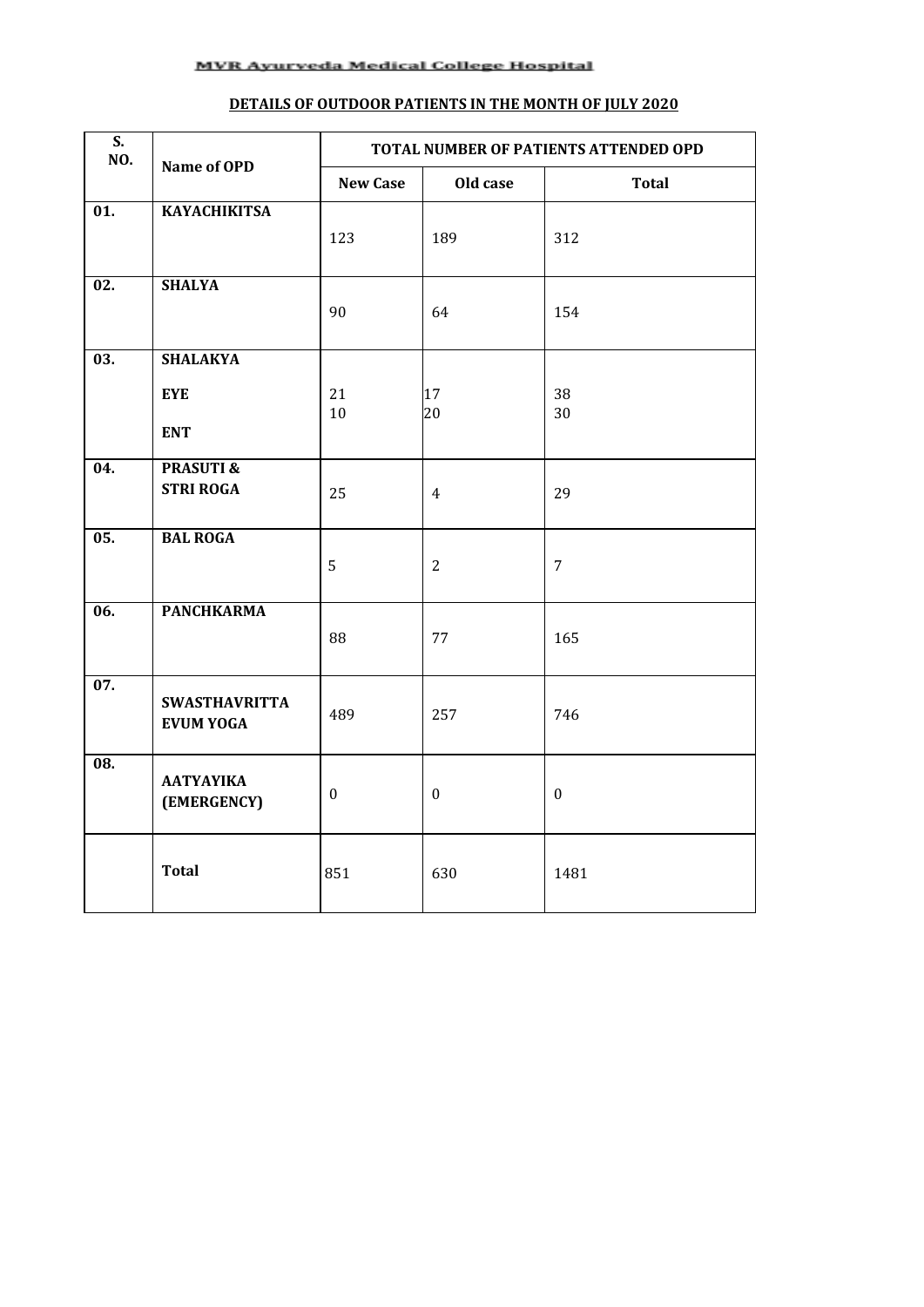## **DETAILS OF OUTDOOR PATIENTS IN THE MONTH OF AUG 2020**

| $\overline{\mathbf{S}}$ .<br>NO. | Name of OPD                              | TOTAL NUMBER OF PATIENTS ATTENDED OPD |                  |                  |  |
|----------------------------------|------------------------------------------|---------------------------------------|------------------|------------------|--|
|                                  |                                          | <b>New Case</b>                       | Old case         | <b>Total</b>     |  |
| $\overline{01}$ .                | <b>KAYACHIKITSA</b>                      | 103                                   | 150              | 253              |  |
| $\overline{02}$ .                | <b>SHALYA</b>                            |                                       |                  |                  |  |
|                                  |                                          | 98                                    | 79               | 177              |  |
| $\overline{03}$ .                | <b>SHALAKYA</b>                          |                                       |                  |                  |  |
|                                  | <b>EYE</b><br><b>ENT</b>                 | 18<br>11                              | 15<br>5          | 33<br>16         |  |
| $\overline{04}$ .                | <b>PRASUTI &amp;</b>                     |                                       |                  |                  |  |
|                                  | <b>STRI ROGA</b>                         | 5                                     | $\mathbf{1}$     | $6\,$            |  |
| $\overline{05}$ .                | <b>BAL ROGA</b>                          | $\boldsymbol{0}$                      | $\mathbf{1}$     | $\mathbf{1}$     |  |
| $\overline{06}$ .                | <b>PANCHKARMA</b>                        | 67                                    | 47               | 114              |  |
| $\overline{07}$ .                | <b>SWASTHAVRITTA</b><br><b>EVUM YOGA</b> | 386                                   | 228              | 614              |  |
| $\overline{08}$ .                | <b>AATYAYIKA</b><br>(EMERGENCY)          | $\mathbf{0}$                          | $\boldsymbol{0}$ | $\boldsymbol{0}$ |  |
|                                  | <b>Total</b>                             | 688                                   | 526              | 1214             |  |